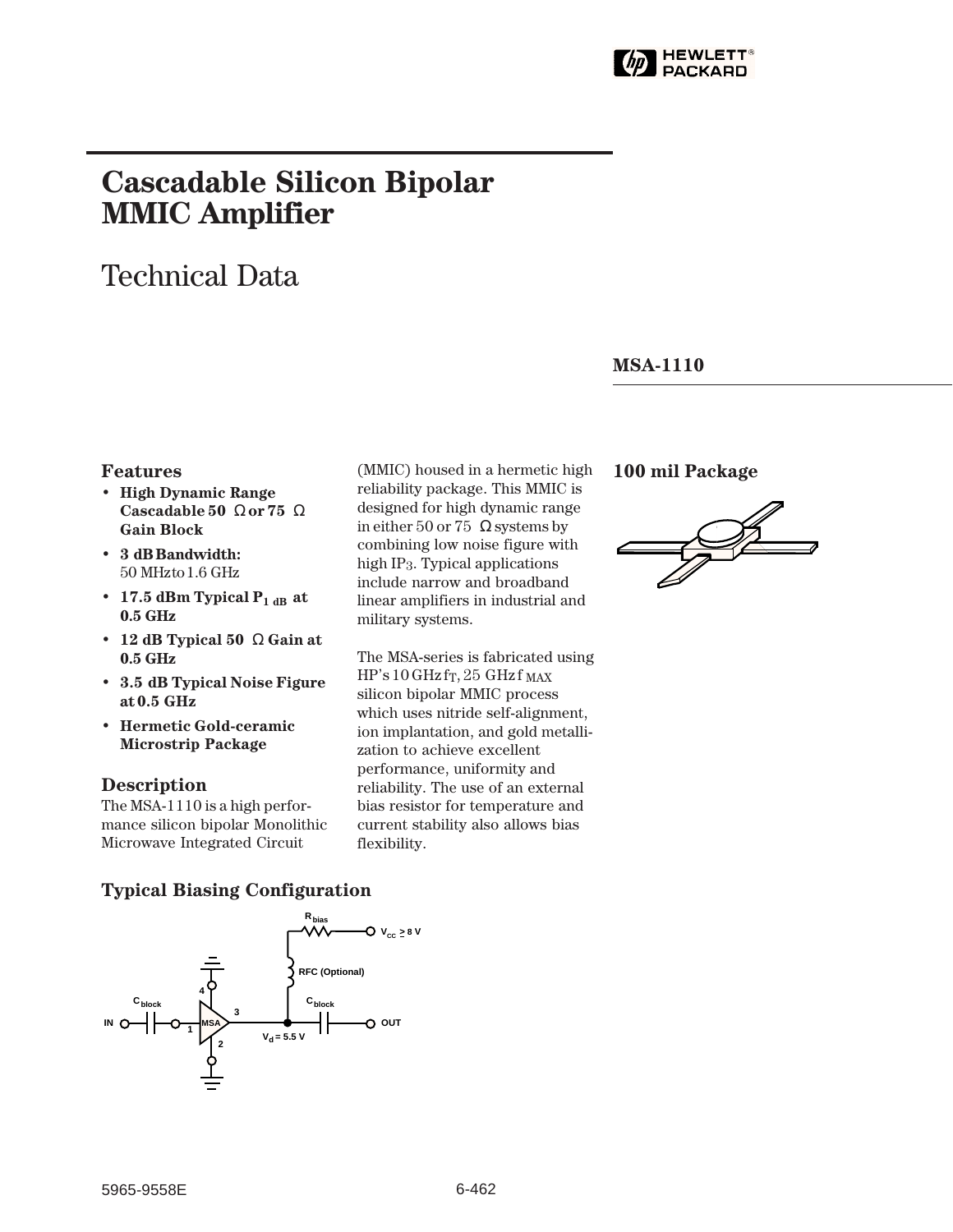**MSA-1110 Absolute Maximum Ratings**

| <b>Parameter</b>                   | <b>Absolute Maximum</b> <sup>[1]</sup> |
|------------------------------------|----------------------------------------|
| Device Current                     | 90 mA                                  |
| Power Dissipation <sup>[2,3]</sup> | 560 mW                                 |
| RF Input Power                     | $+13$ dBm                              |
| Junction Temperature               | $200^{\circ}C$                         |
| Storage Temperature                | $-65$ to $200^{\circ}$ C               |

**Thermal Resistance[2,4]:**

 $\theta_{\rm jc} = 135$ °C/W

#### **Notes:**

1. Permanent damage may occur if any of these limits are exceeded.

- 2.  $T_{CASE} = 25^{\circ}C$ .
- 3. Derate at 7.4 mW/°C for  $T_C > 124$ °C.

4. The small spot size of this technique results in a higher, though more accurate determination of  $\theta_{\rm jc}$  than do alternate methods. See MEASURE-MENTS section "Thermal Resistance" for more information.

### **Electrical Specifications<sup>[1]</sup>,**  $T_A = 25^{\circ}C$

| <b>Symbol</b>       | Parameters and Test Conditions: $I_d = 60$ mA, $Z_0 = 50 \Omega$ | <b>Units</b>           | Min.         | Typ. | Max.      |           |
|---------------------|------------------------------------------------------------------|------------------------|--------------|------|-----------|-----------|
| $G_{P}$             | Power Gain ( $ S_{21} ^2$ )                                      | $f = 0.1$ GHz          | dB           | 11.5 | 12.5      | 13.5      |
| $\Delta G$ P        | <b>Gain Flatness</b>                                             | $f = 0.1$ to $1.0$ GHz | dB           |      | $\pm 0.7$ | $\pm 1.0$ |
| $f_{3\,\text{dB}}$  | 3 dB Bandwidth <sup>[2]</sup>                                    |                        | GHz          |      | 1.6       |           |
| <b>VSWR</b>         | Input VSWR                                                       | $f = 0.1$ to $1.0$ GHz |              |      | 1.7:1     |           |
|                     | Output VSWR                                                      | $f = 0.1$ to $1.0$ GHz |              |      | 1.9:1     |           |
| NF                  | $50 \Omega$ Noise Figure                                         | $f = 0.5$ GHz          | dB           |      | 3.5       | 4.5       |
| $P_1$ <sub>dB</sub> | Output Power at 1 dB Gain Compression                            | $f = 0.5$ GHz          | dBm          | 16.0 | 17.5      |           |
| IP <sub>3</sub>     | Third Order Intercept Point                                      | $f = 0.5$ GHz          | dBm          |      | 30.0      |           |
| $t_{\rm D}$         | Group Delay                                                      | $f = 0.5$ GHz          | psec         |      | 160       |           |
| $V_{d}$             | Device Voltage                                                   |                        | $\mathbf{V}$ | 4.5  | 5.5       | 6.5       |
| dV/dT               | Device Voltage Temperature Coefficient                           |                        | $mV$ /°C     |      | $-8.0$    |           |

**Notes:**

1. The recommended operating current range for this device is 40 to 75 mA. Typical performance as a function of current is on the following page.

2. Referenced from 50 MHz gain  $(G_P)$ .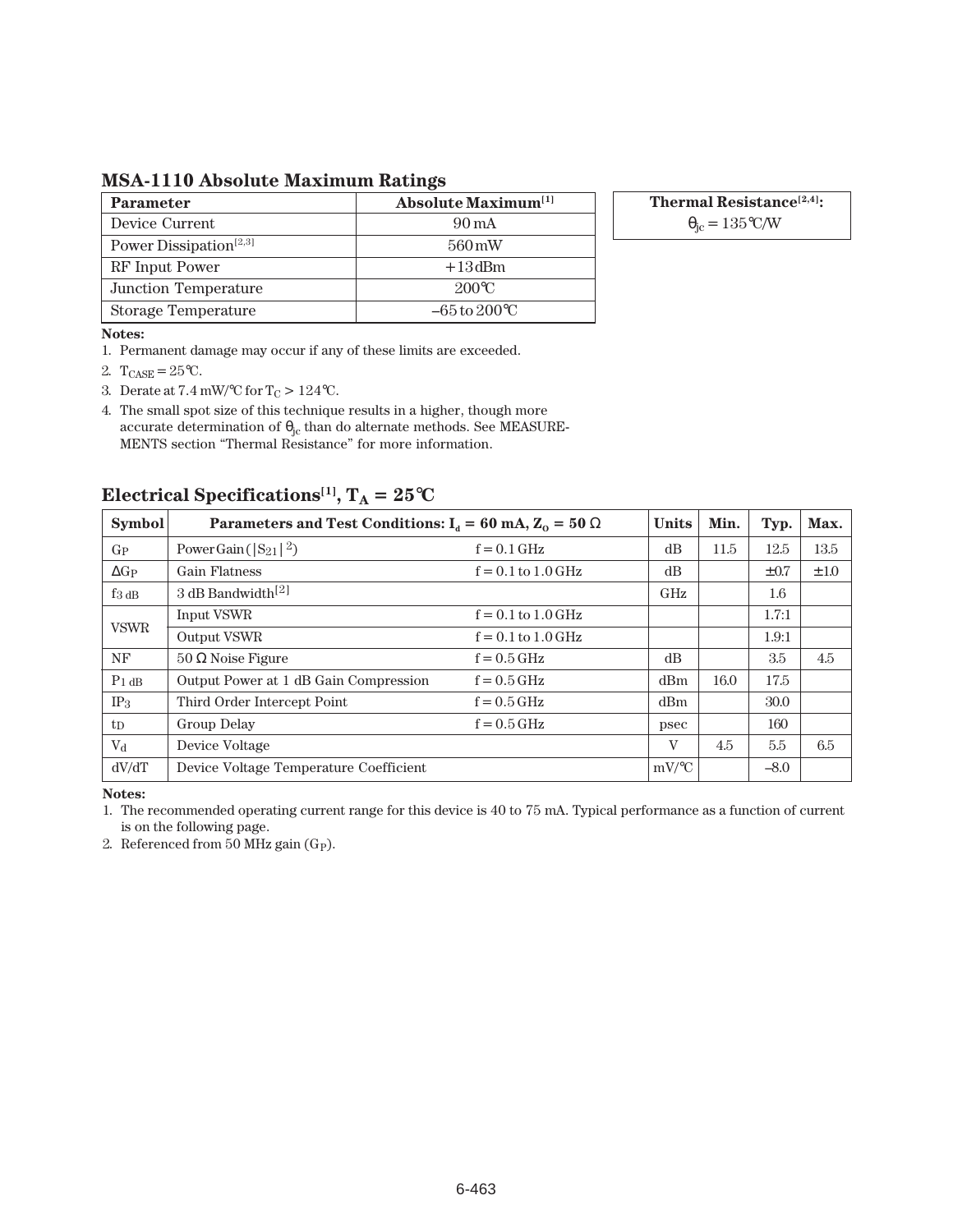| Freq.      | $S_{11}$ |        | $S_{21}$ |      |     | $S_{12}$ |      |                | $S_{22}$ |        |         |
|------------|----------|--------|----------|------|-----|----------|------|----------------|----------|--------|---------|
| <b>GHz</b> | Mag      | Ang    | dB       | Mag  | Ang | dB       | Mag  | Ang            | Mag      | Ang    | $\bf k$ |
| .0005      | .83      | $-7$   | 19.5     | 9.44 | 176 | $-31.9$  | .025 | 39             | .84      | $-7$   | 0.77    |
| .005       | .54      | $-50$  | 16.8     | 6.92 | 158 | $-18.7$  | .116 | 34             | .55      | -50    | 0.60    |
| .025       | .15      | $-78$  | 13.0     | 4.47 | 167 | $-16.6$  | .148 | 9              | .15      | $-79$  | 1.03    |
| .050       | $.10\,$  | -64    | 12.6     | 4.26 | 171 | $-16.5$  | .149 | 5              | .10      | $-67$  | 1.08    |
| .100       | .08      | $-63$  | 12.5     | 4.23 | 171 | $-16.5$  | .150 | $\overline{4}$ | .08      | -66    | 1.09    |
| .200       | .09      | $-74$  | 12.4     | 4.17 | 166 | $-16.4$  | .152 | $\overline{4}$ | .09      | $-78$  | 1.09    |
| .300       | .11      | $-85$  | 12.3     | 4.10 | 160 | $-16.2$  | .154 | 5              | .12      | $-89$  | 1.07    |
| .400       | .13      | $-94$  | 12.3     | 4.10 | 154 | $-16.1$  | .157 | 6              | .15      | $-98$  | 1.05    |
| .500       | .16      | $-102$ | 12.1     | 4.04 | 148 | $-15.9$  | .161 | 7              | .18      | $-106$ | 1.02    |
| .600       | .18      | $-108$ | 12.0     | 3.98 | 143 | $-15.6$  | .165 | 8              | .20      | $-113$ | 1.00    |
| .700       | .21      | $-114$ | 11.8     | 3.89 | 137 | $-15.4$  | .169 | 8              | .23      | $-120$ | 0.97    |
| .800       | .23      | $-120$ | 11.6     | 3.80 | 131 | $-15.2$  | .173 | 8              | .25      | $-126$ | 0.95    |
| .900       | .25      | $-126$ | 11.4     | 3.71 | 126 | $-15.0$  | .178 | 8              | .28      | $-132$ | 0.92    |
| 1.000      | .27      | $-131$ | 11.1     | 3.60 | 120 | $-14.8$  | .182 | 8              | .30      | $-137$ | 0.91    |
| 1.500      | .36      | $-153$ | 9.8      | 3.10 | 96  | $-13.8$  | .203 | 4              | .37      | $-160$ | 0.83    |
| 2.000      | .42      | $-171$ | 8.4      | 2.64 | 74  | $-13.3$  | .217 | 1              | .40      | $-178$ | 0.82    |
| 2.500      | .47      | 177    | 7.2      | 2.29 | 59  | $-12.5$  | .236 | $-2$           | .41      | 172    | 0.80    |
| 3.000      | .47      | 159    | 5.9      | 1.97 | 43  | $-13.2$  | .220 | $-10$          | .38      | 157    | 0.95    |

**MSA-1110 Typical Scattering Parameters (** $Z_0 = 50 \Omega$ **,**  $T_A = 25^{\circ}C$ **,**  $I_d = 60 \text{ mA}$ **)** 

A model for this device is available in the DEVICE MODELS section.

## **Typical Performance,**  $T_A = 25^\circ \text{C}$ **,**  $Z_0 = 50 \Omega$

(unless otherwise noted)



**Figure 1. Typical Power Gain vs.**  Frequency,  $\mathbf{I}_{\mathbf{d}} = 60 \text{ mA}.$ 



**Figure 4. Output Power at 1 dB Gain Compression, Noise Figure and Power Gain vs. Case Temperature,**   $f = 0.5$  GHz,  $I_d = 60$  mA.







**Figure 5. Output Power at 1 dB Gain Compression vs. Frequency.**



**Figure 3. Power Gain vs. Current.**



**Figure 6. Noise Figure vs. Frequency.**